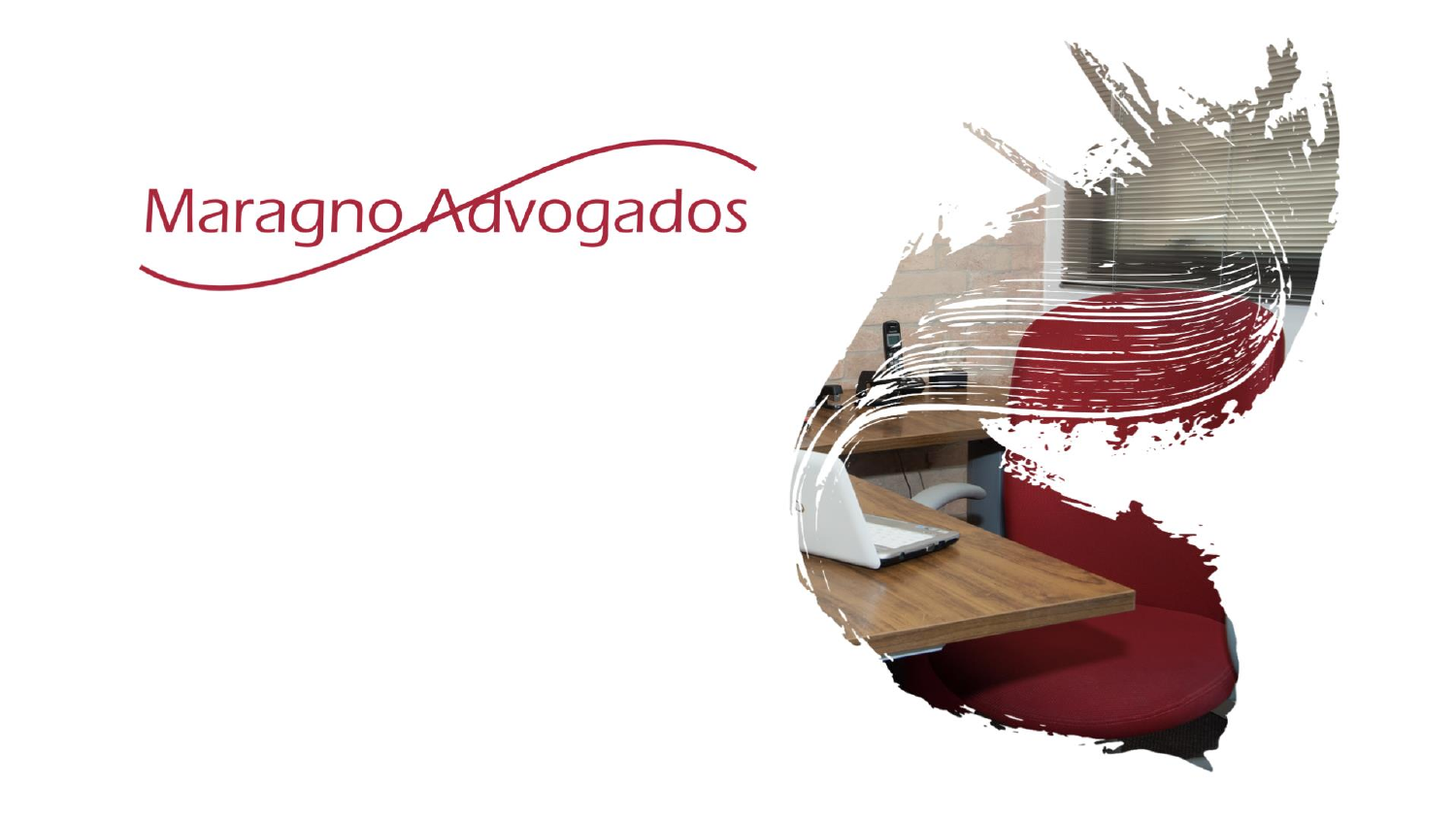*"Dr. Paula and her team offer unique, content-tailored, humanized advocacy work. When passion for what you do meets professional competence based on the kind of look that sees the soul of the people involved, it produces a brilliant result that thrills and build loyalty among clients and partners. Dr. Paula, keep innovating and breaking paradigms of the boundaries between the human and the scientific! Congratulations for your work!!!"*

*"I've worked intensely with Paula Maragno on several Vallée projects. She is a unique professional, highly competent, dedicated, fast and accurate in her analyses, decisions and actions. Paula is my reference in negotiations and quality delivery. With her professionalism I've closed the biggest and best contracts of my career. I am very comfortable recommending her in any situation and specially in complex contract negotiations."*

**Álvaro Masson, Managing Director at Alma Gestão, Consultoria e Corretora de Seguros.**

# WHY WE STAND APART WHAT IS SAID ABOUT US:

*"I am a client and fortunate to receive assistance from Dr. Paula and all of her brilliant staff in a variety of legal areas. Daily, I am surprised by the detailed, prompt, and very diligent support of all of Maragno's staff. I consider them to be great. Business Partners, whose service is extremely humane, personalized and efficient, as well as showing an attitude of caring about the good progress of the business, in order to mitigate risks and ensure maximum profitability. I am grateful and recommend your services with confidence, aiming that other executives and companies can benefit from the excellence of Maragno Associated lawyers! "*

*"I recommend Paula, not only for the successful projects in which we've worked together while representing different clients and interests, but also for her outstanding technical competence and ethical stance in her various roles: as AlmapBBDO's legal manager, founding partner and leader, at Maragno Advogados, and as a brilliant doctorates student (already concluded) in Constitutional Law at the University of São Paulo "*

**Rogério Varga, Legal Director at Audi do Brasil, ex Legal Director at Volkswagen do Brasil**

**Rafael Ramos Gimenez, ex-CFO at Holiday Inn Parque Anhembi, Intercontinental Hotels Group – IHG and Controlling Manager at Malai Manso Resort Yatch Convention & Spa.** 

**João Marcelo de Castro Gomes, Presidente at Kemin Industries, ex New Business Director at Vallée S.A.**

*"I'm a happy client of Dr. Paula Maragno and her team, also formed by Sthefanni Ganam and Rosana Pelliciari (...). Since the beginning of our*  partnership (I do feel we're partners!) and interactions, I've observed consistency of various attitudes and ways of working that are valuable to me: *detailed and careful analysis, commercial assessment of proposals, research on companies in negotiation processes, deep technical knowledge, comprehensive knowledge of various segments, personalized and human service, among others. In addition, during any dealings, they give me a lot of reassurance, which guarantees excellent results! All this is due to their extensive experience and continuous studying and researching! I always recommend them with great confidence. Best wishes!"*

**Leandra Gallo, General Manager at Atlantica Hotels**

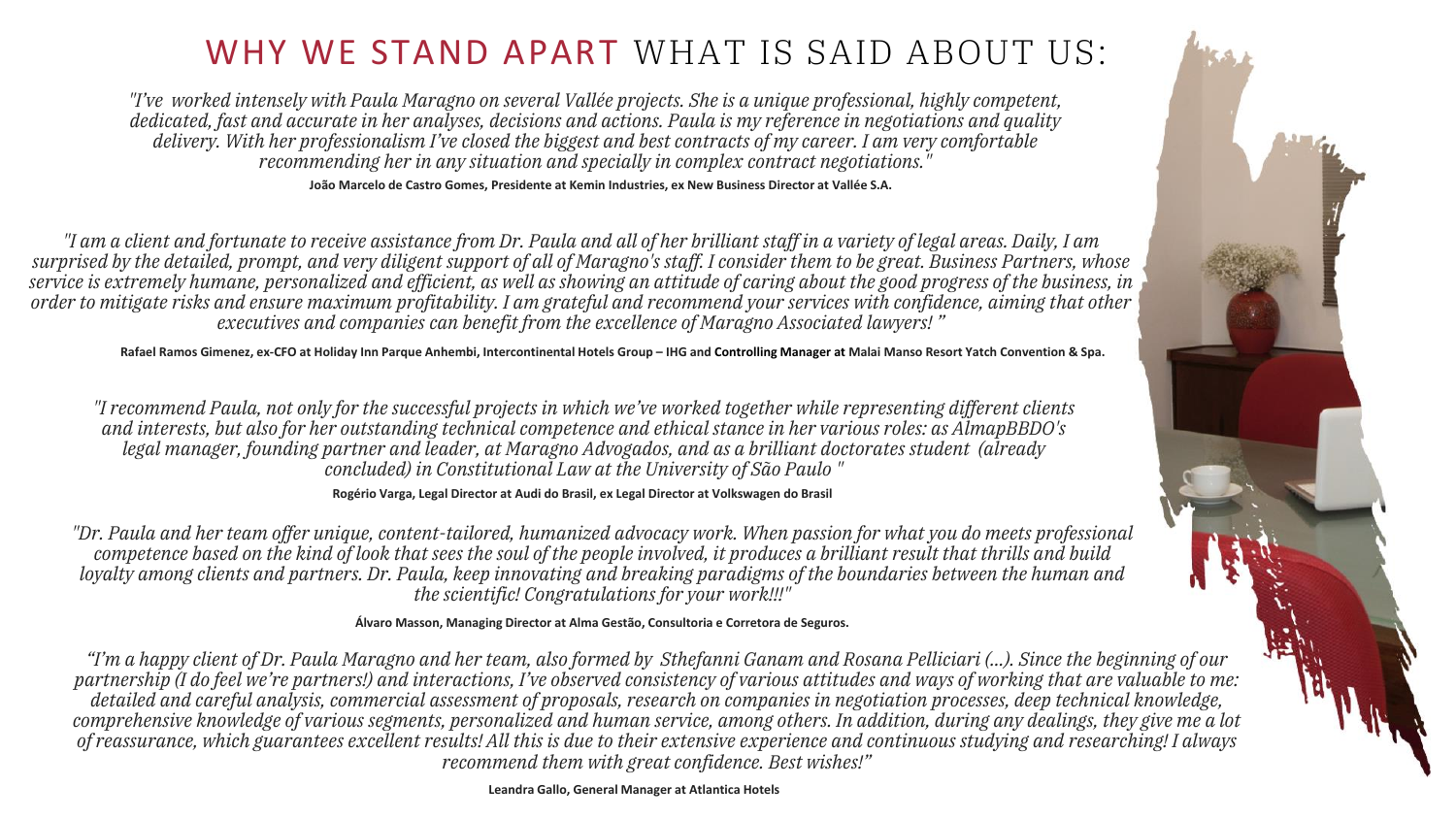### WE ARE **THOROUGH** AND **TECHNICAL** IN OUR DECISIONS.

## WE ARE **ATTENTIVE**, **AGILE** AND **RESOLUTE**.



## WE ARE TOTALLY **FOCUSED ON PRACTICAL**, **ECONOMICAL** AND **COMMERCIALLY INTERESTING** SOLUTIONS FOR YOU AND YOUR COMPANY, WITHIN A **360º VIEW** OF YOUR BUSINESS, TO **SOLVE YOUR PROBLEMS**.

### WE ARE **SENSITIVE** AND **SKILLED** AT **CONCILIATION** AND **NEGOTIATION**.

## OUR PILLARS: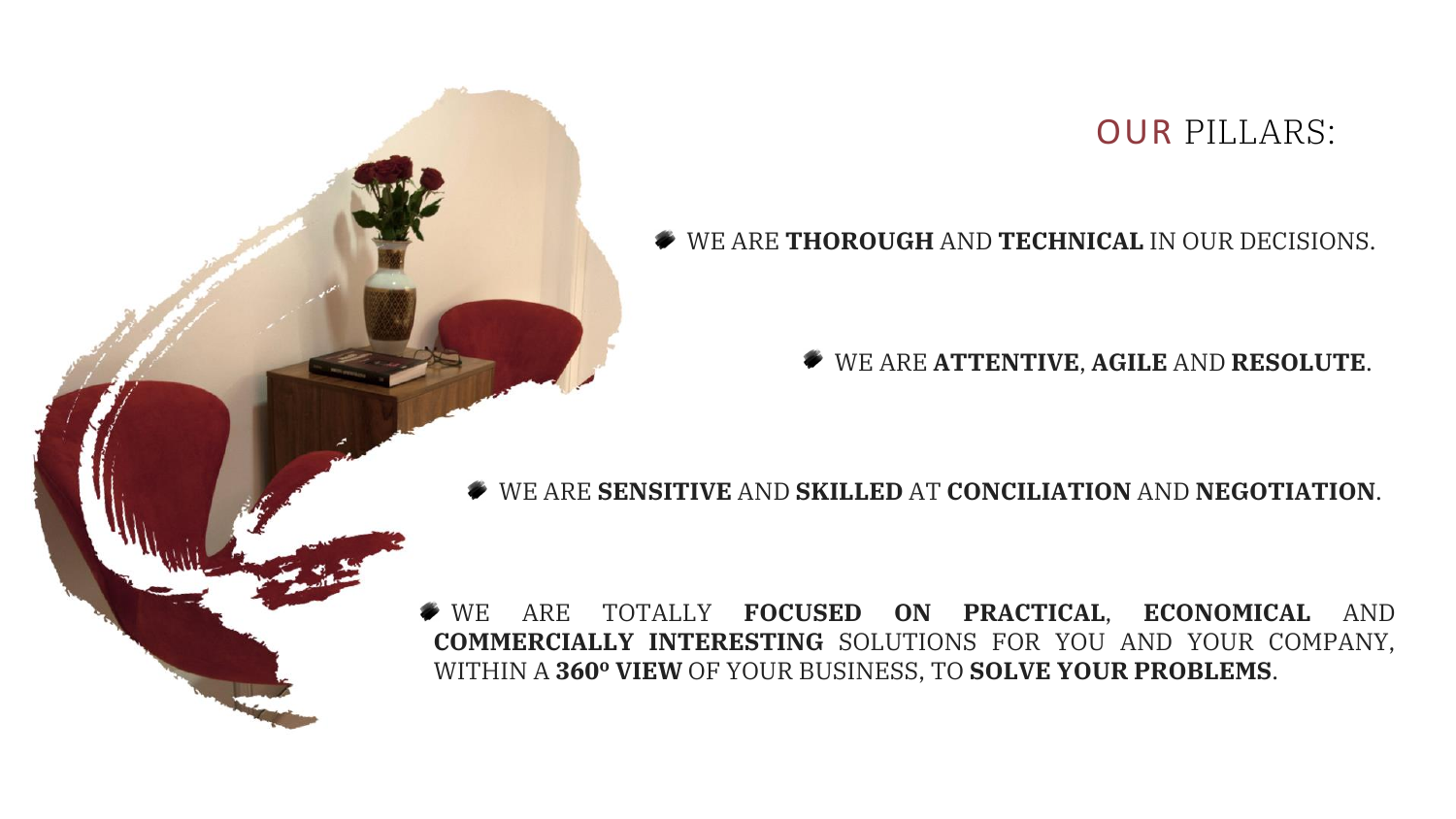- CIVIL AND BUSINESS LAW  $\bullet$
- CONSUMER LAW  $\bullet$
- $\bullet$  LABOR LAW
- $TAX LAW$
- **PRIVACY LAW AND DATA PROTECTION**
- $\bullet$  CIVIL AND COMMERCIAL LITIGATION
- $\bullet$  LABOR LITIGATION
- TAX LITIGATION  $\bullet$
- $\bullet$  REAL ESTATE LAW
- $\bullet$  CORPORATE LAW AND CONTRACTS
- FRANCHISING
- INTELLECTUAL PROPERTY
- FAMILY LAW AND SUCCESSION LAW
- $\clubsuit$  PROPERTY AND SUCCESSION PLANNING

## OUR AREAS OF PRACTICE:



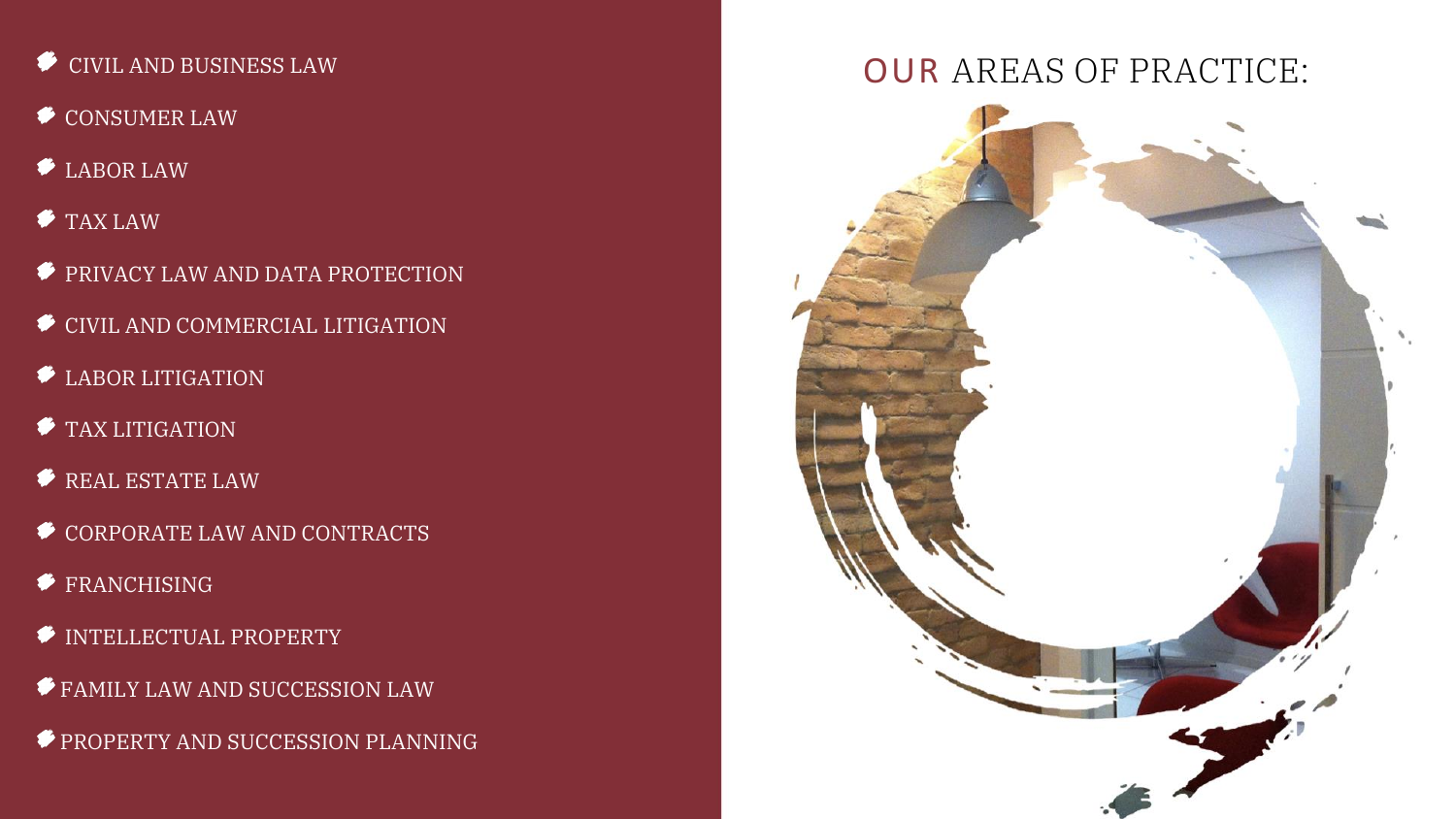### **PAULA DE MARAGNO, LLB**

PhD at Law from the University of São Paulo – USP. Lawyer. Graduated at Law from Pontificia Universidade Católica in São Paulo, PUC/SP. Member of the Brazilian Bar Association since 1998. Effective member at the Instituto dos Advogados de São Paulo – IASP. Member of the international network of legal service providers LEGALWEST.

**Professional Experience**: Founding Partner of Maragno Advogados. Former legal Manager of Almap BBDO and HQ do Brasil (currently Regus do Brasil). Former Associate Lawyer at Noronha Advogados in São Paulo and London, UK. Former legal clerk at Credit Suisse Hedging-Griffo's Legal Department.

### **RENATA PENNA, ML**

Graduated at Law from FMU, São Paulo. Lawyer, joining the Brazilian Bar Association in 2011. Postgraduate in Civil and Consumer from EPD – Escola Paulista de Direito. **Professional Experience**: Oliveira Morais Advogados.

### **JUSCELINO BRANCO MOREIRA, BL**

Graduated at Law from Pontificia Universidade Católica in São Paulo, PUC/SP. Lawyer, joining the Brazilian Bar Association in 1985. Graduated in Business Administration from Mackenzie Presbyterian University. Master in Marketing from Escola de Propaganda e Marketing – ESPM. Member of the international network of legal service providers LEGALWEST. **Professional Experience**: Engler Advogados.

## WHO WE ARE:

### **DANIELA ALVES DE SOUZA, ML**

Graduated in Law from FMU. Lawyer. Member of the Brazilian Bar Association since 2000. Specialist in Family Law and in Environmental Law. Conciliator and Mediator at Family and Court and at Cejusc. Effective member of the Family Law Comission at the Brazilian Bar Association. Speaker of the Culture and Events Committee at Brazilian Bar Association. **Professional Experience: :** IBGC – Instituto Brasileiro de Gestão Cultural, CeCIF – Centro de Capacitação e Incentivo à Formação, Núcleo de Proteção Jurídica CREAS (Ipiranga), Instituto Cultivare and Gullino Advocacia.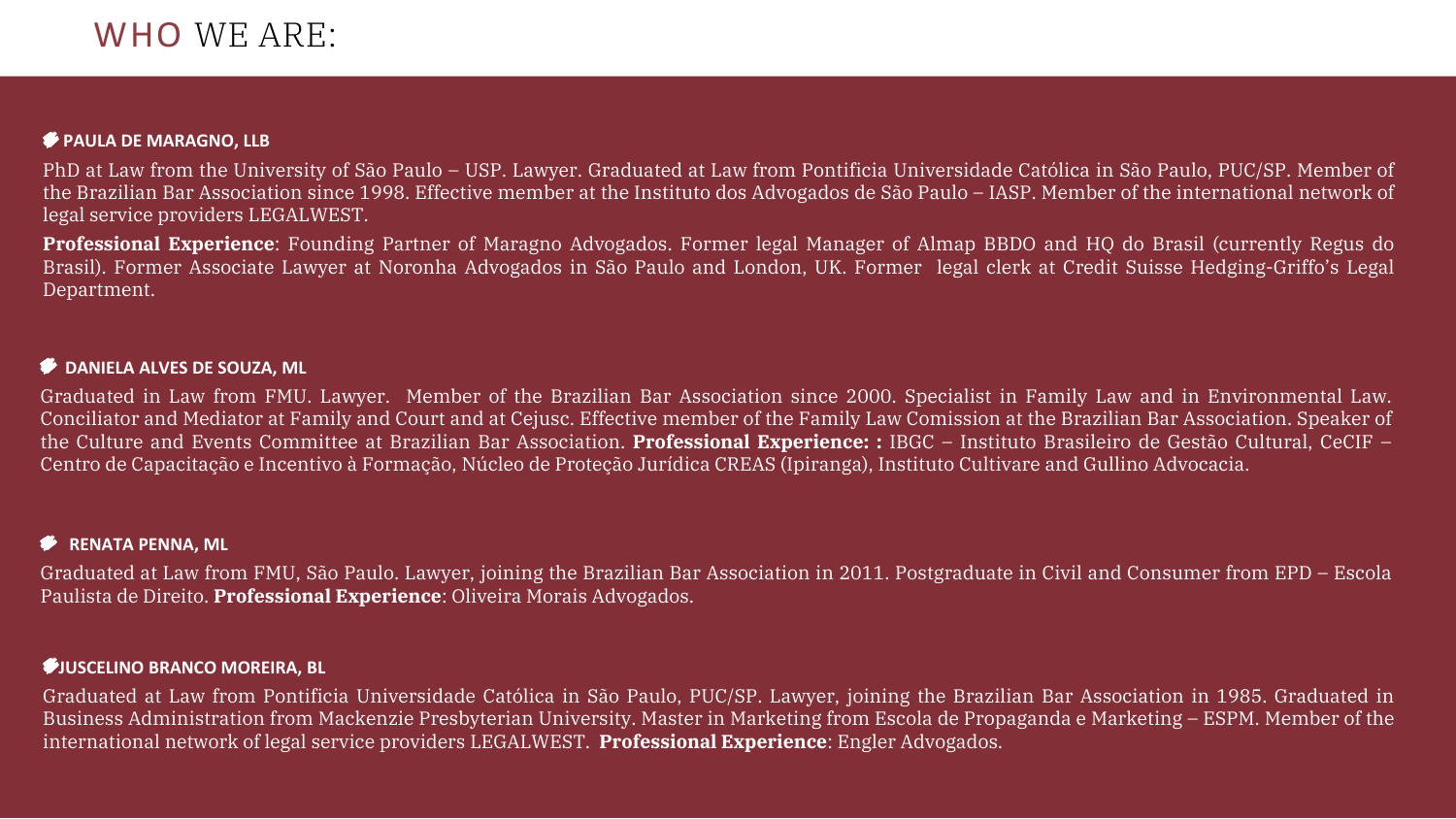### **JEFFERSON COSTA, ML**  $\bullet$

Graduated in Law from FMU. Lawyer, joining the Brazilian Bar Association in 2007. Specializing in Tax Law from Pontificia Univercidade Católica. Specializing in Labor Law and Labor Process Law from Pontificia Univercidade Católica. Specializing in Social Security Law from Escola Paulista de Direito. Specializing in Sports Law from the Instituto Brasileiro de Direito Desportivo – IBDD. **Professional Experience**: Internal Lawyer at Banco Itaú-Unibanco, Trigueiro Fontes Advogados, Menezes and Lopes Advogados and Leite de Barros Zanin Advogados.

Graduated in Law from FMU. Lawyer. Member of the Bar Association since 2001. Postgraduate in Labor Law at FMU. **Professional Experience**: Varalli e Costa Advogados, Passerine Advogados and J. Nassif Mendes Junior Advogados Associados.

# QUEM SOMOS:

### **ROSÂNGELA KAYAYAN MONTAGNINI, ML**

Gratuated in Law from FMU. Joining the Bar Association in 1992. Postgraduate in Business Law at PUC/SP. **Professional Experience**: Miguel Neto Advogados (Associate Lawyer, acting in the Departmente of Corporate Law) and Abreu Jr. Advogados (partner and coordinator of the Departmente of Corporate and Advisory Law).

### **JÚLIA OLIVEIRA, BL**

Graduated in Law from Universidade Presbiteriana Mackenzie. Lawyer. Member of the Bar Association since 2022. **Professional Experience:** Esdras Soares Advogados and Itaú Unibanco S.A.

### **JOÃO HENRIQUE MARQUES, ML**  $\bullet$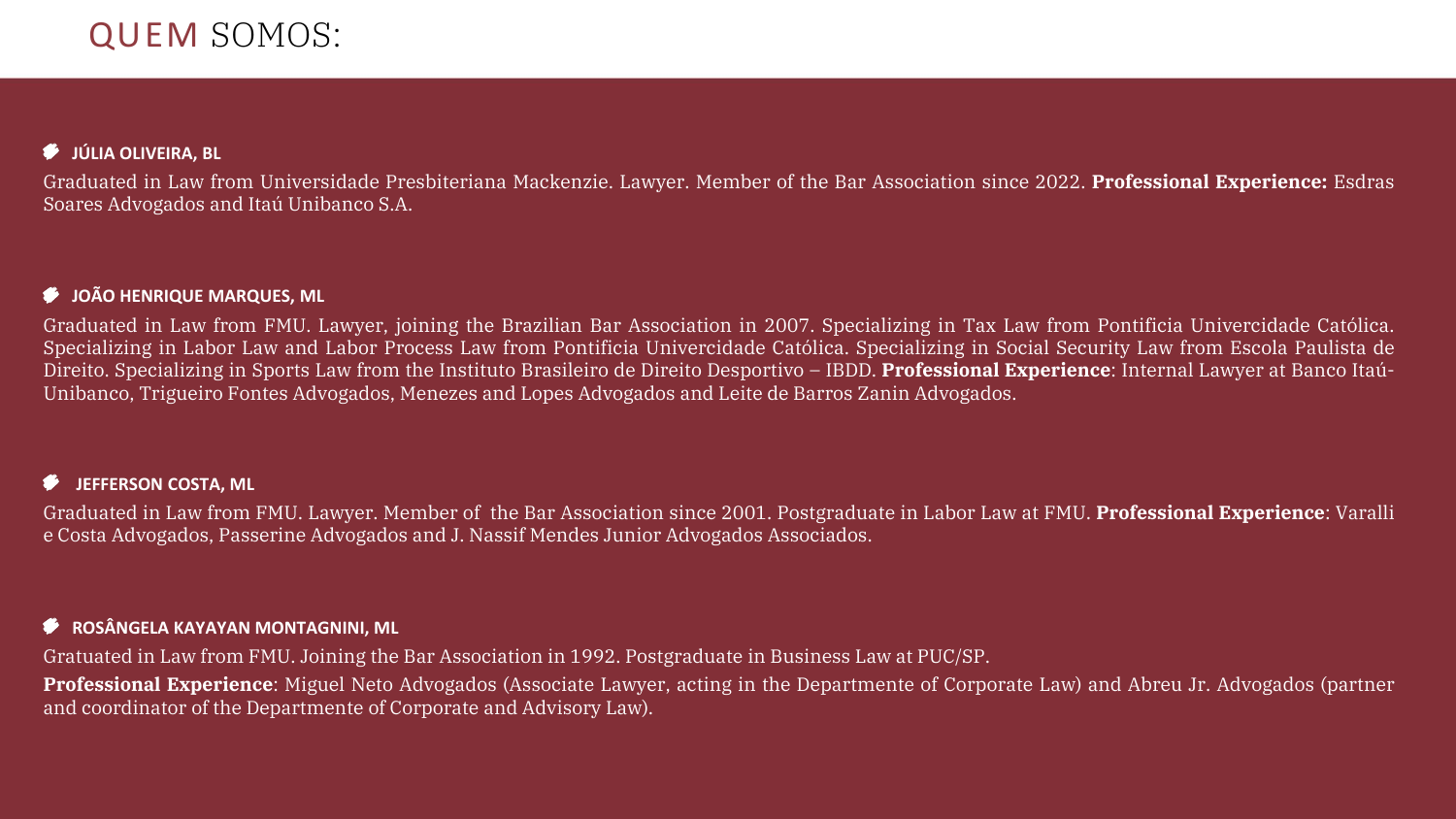# QUEM SOMOS:

### DAVID CARDOSO (MARAGNO ADVOGADOS LISBON), ML

Graduated in Law from the Modern University of Lisbon. Master in Business Law from ISCTE – University Institute of Lisbon. Lawyer. Member of the Portuguese Bar Association member since 2005. Application process under way at the Angolan Bar Association. Registered Lawyer at the Community Institute of Trademarks and Designs. Associated with APDI - Portuguese Intellectual Property Association. Professional Experience: Founder of LEGALWEST, with main office in Lisbon. He is diretor of the Legal departmente of ECE Footwear Company Europe Ltda. Former Director of Lucidus Publicações Ltda.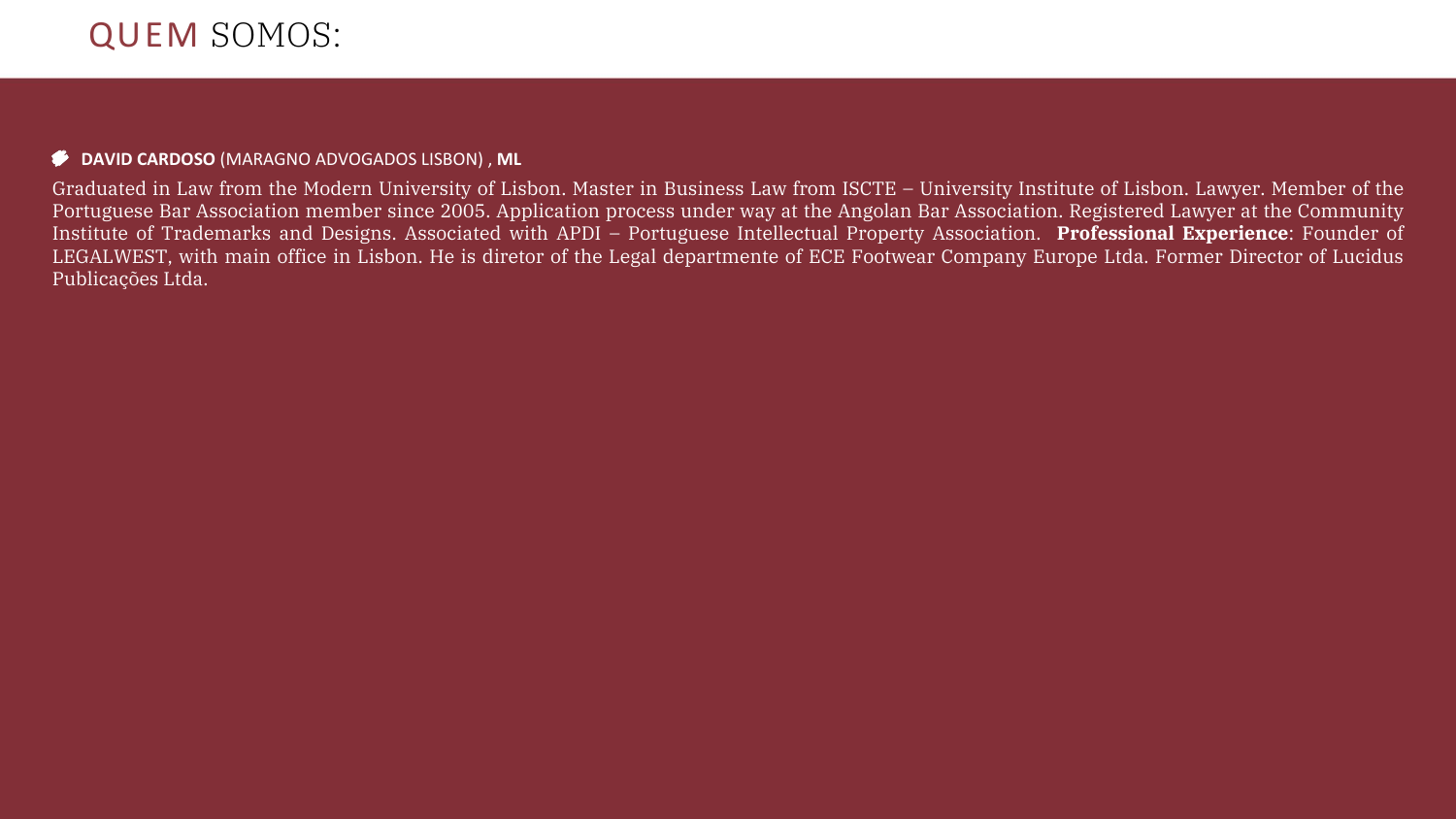

Radisson

Mantica























Aptargroup